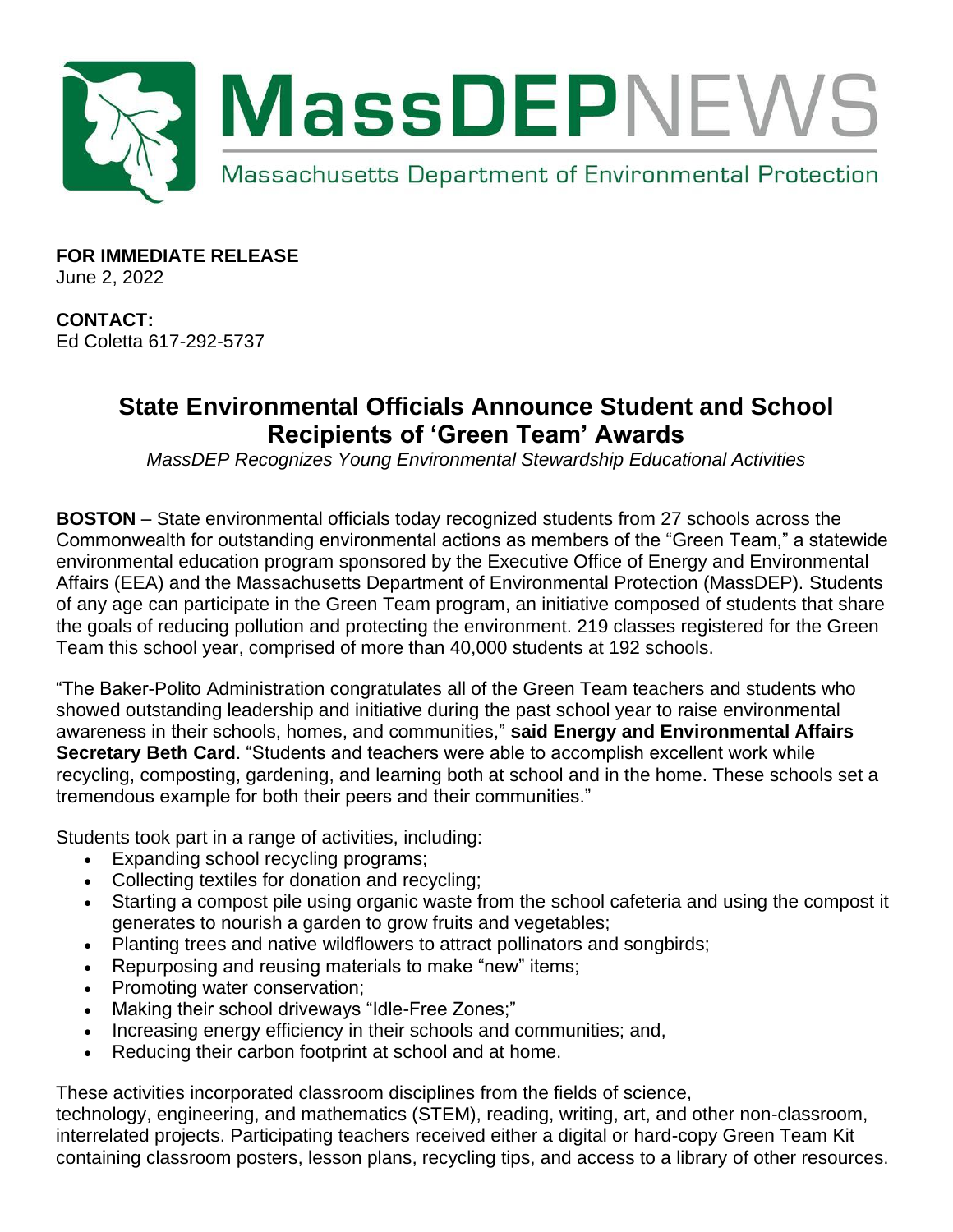In addition, 21 schools received recycling and/or composting equipment from the Green Team to initiate or expand school recycling programs, and five schools received signs reading "Idle-Free Zone" from the Green Team that serve as a visual reminder to drivers to turn off their engines while waiting in the schoolyard.

"Green Team students take the concept of environmental stewardship right into their own schools and communities with practical approaches to energy conservation, recycling, composting, and pollution prevention projects," **said MassDEP Commissioner Martin Suuberg**. "This year, many students were able to see the fruit of their own labor as a number of projects involved planting seeds and using compost from their own cafeterias to create a school vegetable and fruit garden."

Participating classes entered in a drawing for prizes, and 27 classes received prizes for their efforts. Three schools won grand prizes for schoolwide participation in recycling and/or composting programs and will receive performances by environmental "edu-tainer" Jack Golden. Seven schools focused their efforts on composting and community gardens and received gift cards to local garden centers for trees and gardening supplies to further enhance their school or community garden. The other classes received prizes for their participating students such as pencils, wrist bands, key chains, seeded bookmarks, and coloring books. The following are Green Team prize winners for 2021-22:

| <b>School Name</b>                      | <b>Community</b>   | <b>Teacher</b>              | <b>Grade</b>    | <b>Prize</b>                     |
|-----------------------------------------|--------------------|-----------------------------|-----------------|----------------------------------|
| Roberta G. Doering School               | Agawam             | Tammy Rumplik 5-6           |                 | Garden<br>Certificate            |
| <b>Amesbury Elementary School</b>       | Amesbury           | <b>Bruce McBrien</b>        | $\overline{4}$  | Recycled<br>Newspaper<br>Pencils |
| <b>Gibbs School</b>                     | Arlington          | Rachel Oliveri              | $6\overline{6}$ | Seeded<br><b>Bookmarks</b>       |
| <b>Ottoson Middle School</b>            | Arlington          | <b>Rachel Oliveri</b>       | $7 - 8$         | Garden<br>Certificate            |
| <b>Thompson Elementary School</b>       | Arlington          | <b>Jess Fallon</b>          | 5               | Recycled<br>Newspaper<br>Pencils |
| Rainbow Workshop and Learning<br>Center | Assonet            | Elizabeth<br>Lawton         | Pre-k           | Compost<br><b>Activity Book</b>  |
| Swift River Elementary School           | <b>Belchertown</b> | <b>Bianca</b><br>Schliemann | 1               | Garden<br>Certificate            |
| Hoosac Valley Middle and High<br>School | Cheshire           | Sadie<br>Terramare          | $8 - 12$        | <b>Wrist Bands</b>               |
| Youth Center Inc.                       | Cheshire           | Sonia DiSanti               | $K-6$           | Garden<br>Certificate            |
| Mount Alvernia Academy                  | Chestnut Hill      | Maria Lyons                 | $K-6$           | School-wide<br>Recycling<br>Show |
| Chicopee High School                    | Chicopee           | Stephanie<br>Clymer         | $9 - 12$        | Recycled<br>Tire<br>Keychains    |
| Wahconah Regional High School           | Dalton             | April LeSage                | $9 - 12$        | Seeded<br><b>Bookmarks</b>       |
| <b>Newton Elementary School</b>         | Greenfield         | <b>Miriam</b><br>Robinson   | $K-12$          | Recycled<br>Tire<br>Keychains    |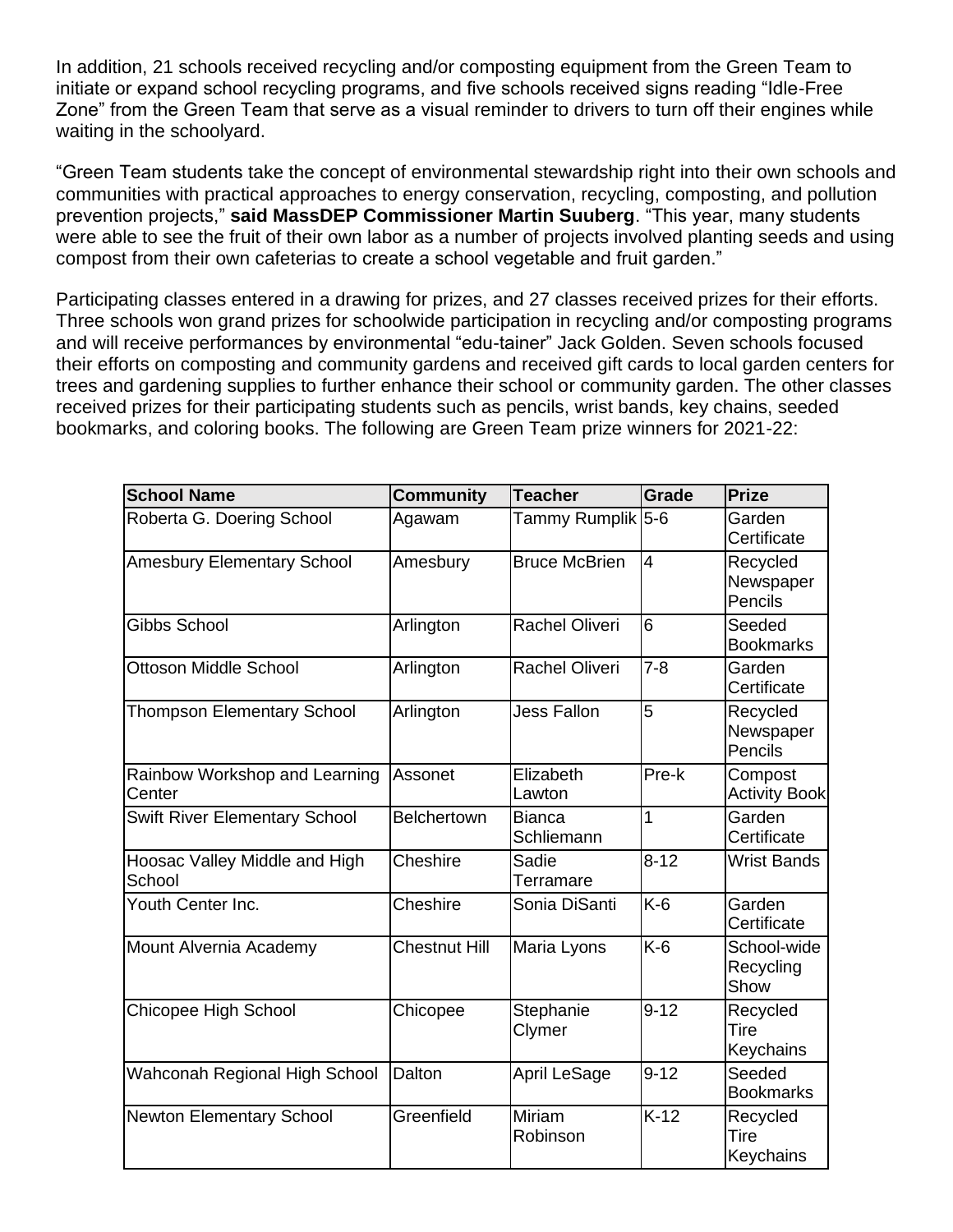| Marigold Montessori School                       | Haverhill        | Linda Malbon               | Pre-k    | Compost<br><b>Activity Book</b>      |
|--------------------------------------------------|------------------|----------------------------|----------|--------------------------------------|
| Hingham Middle School                            | Hingham          | Sarah Cassidy              | $6 - 8$  | <b>Textile Wrist</b><br><b>Bands</b> |
| Hingham Middle School                            | Hingham          | Shayna Miller              | $6 - 8$  | <b>Wrist Bands</b>                   |
| William L. Foster Elementary<br>School           | Hingham          | Christin<br>Eigenmann      | 5        | <b>Wrist Bands</b>                   |
| <b>Memorial Middle School</b>                    | Hull             | <b>Heather Weber</b>       | $6-8$    | <b>Wrist Bands</b>                   |
| <b>Chittick Elementary School</b>                | <b>Hyde Park</b> | Teresa Strong              | $K-5$    | School-wide<br>Recycling<br>Show     |
| <b>Robert Frost Middle School</b>                | Lawrence         | Paul Flanigan              | $5-8$    | School-wide<br>Recycling<br>Show     |
| St. Patrick School                               | Lowell           | Marjorie<br>O'Donnell      | 5        | Seeded<br><b>Bookmarks</b>           |
| St. Mary's High School                           | Lynn             | <b>Stacy Drector</b>       | $6 - 12$ | Garden<br>Certificate                |
| Norwood Montessori School                        | Norwood          | Tamiko Porter              | $K-12$   | Garden<br>Certificate                |
| Captain Samuel Brown<br><b>Elementary School</b> | Peabody          | Diane Bugler               | $K-12$   | <b>Textile Wrist</b><br><b>Bands</b> |
| <b>Collins Middle School</b>                     | Salem            | <b>Barbara</b><br>McLernon | $6 - 8$  | Garden<br>Certificate                |
| Scituate High School                             | <b>Scituate</b>  | Juvelyn<br>Hartweg         | $9 - 12$ | Seeded<br><b>Bookmarks</b>           |
| George R. Martin Elementary<br>School            | Seekonk          | Corinne<br>Carvalho        | 4        | Seeded<br><b>Bookmarks</b>           |

"I am thrilled to hear that Ms. Carvalho's fourth grade class at George R. Martin Elementary School in Seekonk is being recognized for their outstanding environmental actions as members of the Green Team," **said State Senator Paul R. Feeney (D-Foxborough).** "The Green Team Program is an excellent way to instill the value of environmental conservation and empowers students and teachers to take action preserving the environment in their own communities. Thank you to the Executive Office of Energy and Environmental Affairs and the Massachusetts Department of Environmental Protection for sponsoring this important program."

"I am incredibly proud of the work done by our South Shore students to earn the 'Green Team' designation," **said State Senator Patrick O'Connor (R-Weymouth).** "The activities these students learned about and took part in – recycling, sustainability, and conservation – are crucial to preserving our environment for future generations."

"I offer my congratulations to Seekonk's George R. Martin Elementary School students and their teacher Corinne Carvalho for taking creative and positive environmental actions with their Green Team through the Seeded Bookmarks project," **said State Representative Steven Howitt (R-Seekonk).** "The pollinators will thank you, and we all are appreciative of your good work."

"I am especially proud of the students of Scituate High School and their teacher Juvelyn Hartweg for immersing themselves in the simple, daily steps we can all take to reduce waste and to learn about how fragile our environment is," **said State Representative Patrick Kearney (D-Scituate).** "I appreciate that the Commonwealth recognizes and supports the leading role our young people play in